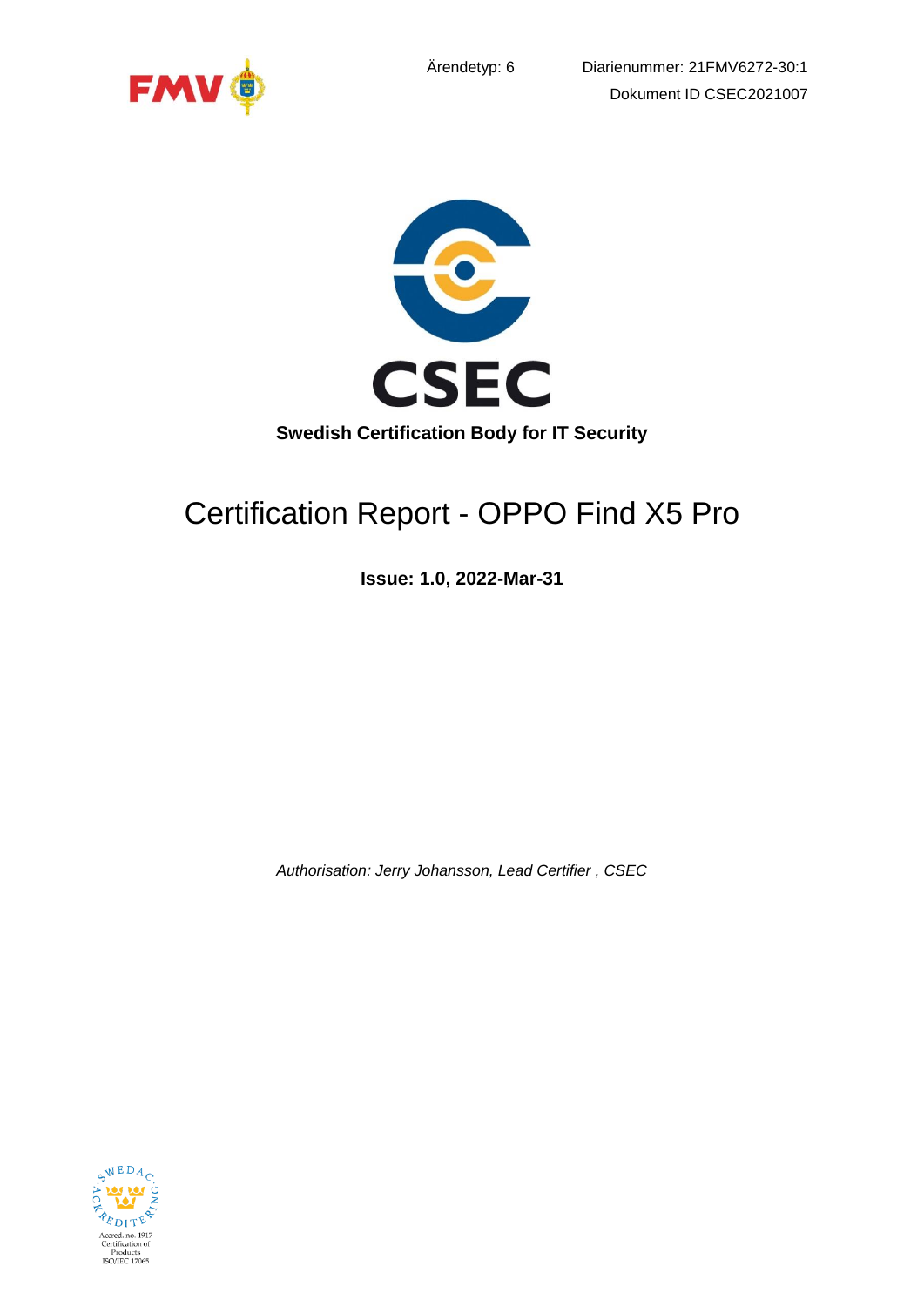Table of Contents

| 1                                                         | <b>Executive Summary</b>                                                                                                                                                                                                            | 3                                                                                             |
|-----------------------------------------------------------|-------------------------------------------------------------------------------------------------------------------------------------------------------------------------------------------------------------------------------------|-----------------------------------------------------------------------------------------------|
| $\overline{2}$                                            | <b>Identification</b>                                                                                                                                                                                                               | 5                                                                                             |
| 3<br>3.1<br>3.2<br>3.3<br>3.4<br>3.5<br>3.6<br>3.7<br>3.8 | <b>Security Policy</b><br><b>Security Audit</b><br>Cryptographic support<br>User data protection<br>Identification and authentication<br>Security management<br>Protection of the TSF<br><b>TOE</b> access<br>Trusted path/channels | 6<br>6<br>6<br>$\overline{7}$<br>$\overline{7}$<br>$\overline{7}$<br>$\overline{7}$<br>8<br>8 |
| 4<br>4.1<br>4.2                                           | <b>Assumptions and Clarification of Scope</b><br><b>Environmental Assumptions</b><br><b>Clarification of Scope</b>                                                                                                                  | 9<br>$\boldsymbol{9}$<br>9                                                                    |
| 5                                                         | <b>Architectural Information</b>                                                                                                                                                                                                    | 11                                                                                            |
| 6                                                         | <b>Documentation</b>                                                                                                                                                                                                                | 12                                                                                            |
| $\overline{7}$<br>7.1<br>7.2                              | <b>IT Product Testing</b><br><b>Evaluator Testing</b><br><b>Penetration Testing</b>                                                                                                                                                 | 13<br>13<br>13                                                                                |
| 8                                                         | <b>Evaluated Configuration</b>                                                                                                                                                                                                      | 14                                                                                            |
| 9                                                         | <b>Results of the Evaluation</b>                                                                                                                                                                                                    | 15                                                                                            |
| 10                                                        | <b>Bibliography</b>                                                                                                                                                                                                                 | 17                                                                                            |
| A.1<br>A.2                                                | <b>Appendix A Scheme Versions</b><br><b>Quality Management System</b><br><b>Scheme Notes</b>                                                                                                                                        | 18<br>18<br>18                                                                                |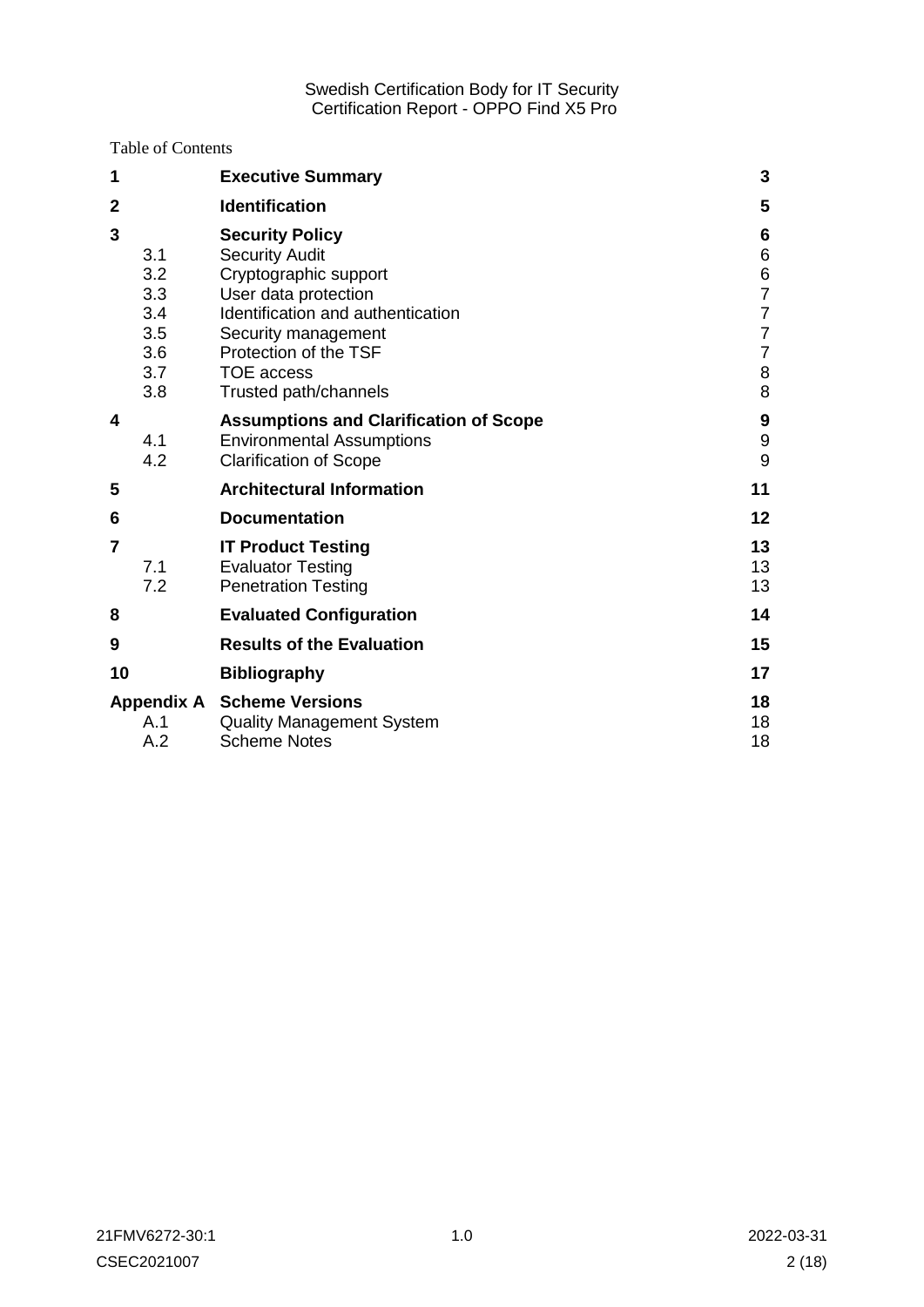## <span id="page-2-0"></span>**1 Executive Summary**

The TOE is OPPO Find X5 Pro, running on ColorOS 12.1. The TOE is a mobile phone, and is intended both for personal and for enterprise use. The TOE is

| device name:    | OPPO Find X5 Pro                   |
|-----------------|------------------------------------|
| model number:   | CPH <sub>2305</sub>                |
| chipset vendor: | Qualcomm                           |
| CPU:            | Snapdragon 8 Gen 1                 |
| OS version:     | ColorOS 12.1 (based on Android 12) |
| kernel version: | Linux kernel 5.10                  |
| build number:   | CPH2305 11 A.11                    |

The TOE does not include the user applications that run on top of the operating system, but includes controls that limit application behaviour. Furthermore, the TOE provides support for downloadable Mobile Device Management (MDM) agents to be installed to limit or permit various functionality in the device. No MDM agents are preinstalled in the TOE and the evaluated configuration does not contain any MDM agents. However, the MDM interface is used for setting up the TOE in its evaluated configuration.

The TOE communicates and interacts with 802.11-2012 access points and mobile data networks to establish network connectivity, and through that connectivity the TOE may interact with MDM servers that allow administrative control over the TOE.

The TOE is delivered to the users via retailers, including necessary guidance for the secure usage of the phone, including verification of the TOE after delivery.

The ST claims exact conformance to PP-Configuration for Mobile Device Fundamentals and Bluetooth v1.0 [CFG], comprised of Protection Profile for Mobile Device Fundamentals v3.2 [MDFPP], including the WLAN extension package [WLAN], the Functional Package for TLS v1.1 [PKG], and the PP-Module for Bluetooth v1.0 [BTPPM].

The evaluation has been performed by atsec information security AB, mainly in their premises in Danderyd, Sweden, and to a minor extent in the developer's premises in PRC (Peoples Republic of China).

The evaluation was completed on the 23rd of March 2022.

The evaluation was conducted in accordance with the requirements of Common Criteria, version 3.1, release 5, and the Common Methodology for IT Security Evaluation, version 3.1, release 5. The evaluation was performed at the evaluation assurance level EAL 1, augmented by ASE\_SPD.1 and ALC\_TSU\_EXT.1, and in accordance with the evaluation activities implied by the PP-Configuration for Mobile Device Fundamentals and Bluetooth v1.0 [CFG].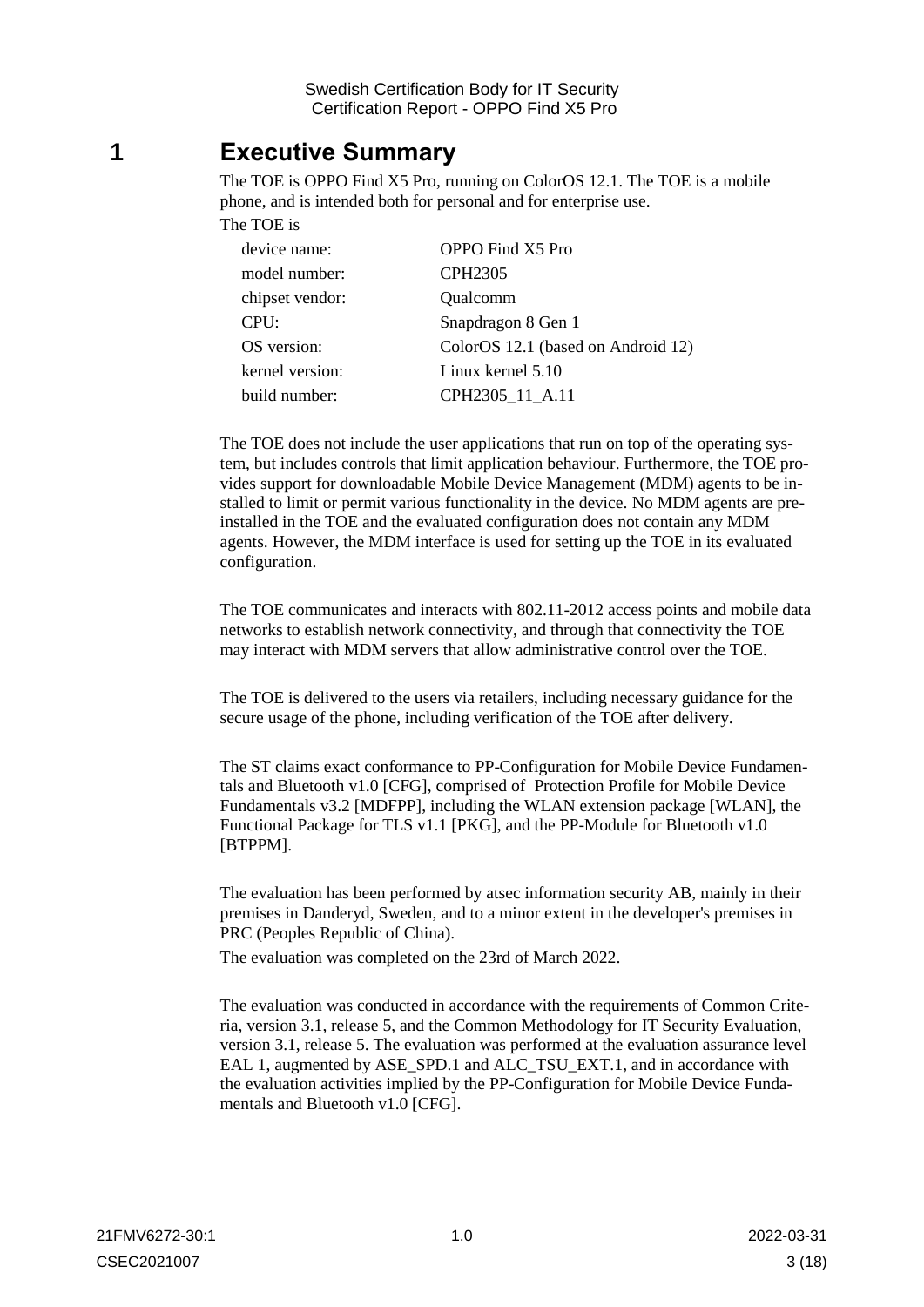atsec information security AB is a licensed evaluation facility for Common Criteria under the Swedish Common Criteria Evaluation and Certification Scheme. atsec information security AB is is also accredited by the Swedish accreditation body SWEDAC according to ISO/IEC 17025 for Common Criteria evaluation.

The certifier monitored the activities of the evaluator by reviewing all successive versions of the evaluation reports. The certifier determined that the evaluation results confirm the security claims in the Security Target [ST], and have been reached in agreement with the requirements of the Common Criteria and the Common Methodology for evaluation assurance level:

EAL 1 + ASE\_SPD.1 + ALC\_TSU\_EXT.1 and in accordance with the evaluation activities implied by the PP-Configuration for Mobile Device Fundamentals and Bluetooth v1.0 [CFG].

The certification results only apply to the version of the product indicated in the certificate, and on the condition that all the stipulations in the Security Target are met. This certificate is not an endorsement of the IT product by CSEC or any other organisation that recognises or gives effect to this certificate, and no warranty of the IT product by CSEC or any other organisation that recognises or gives effect to this certificate is either expressed or implied.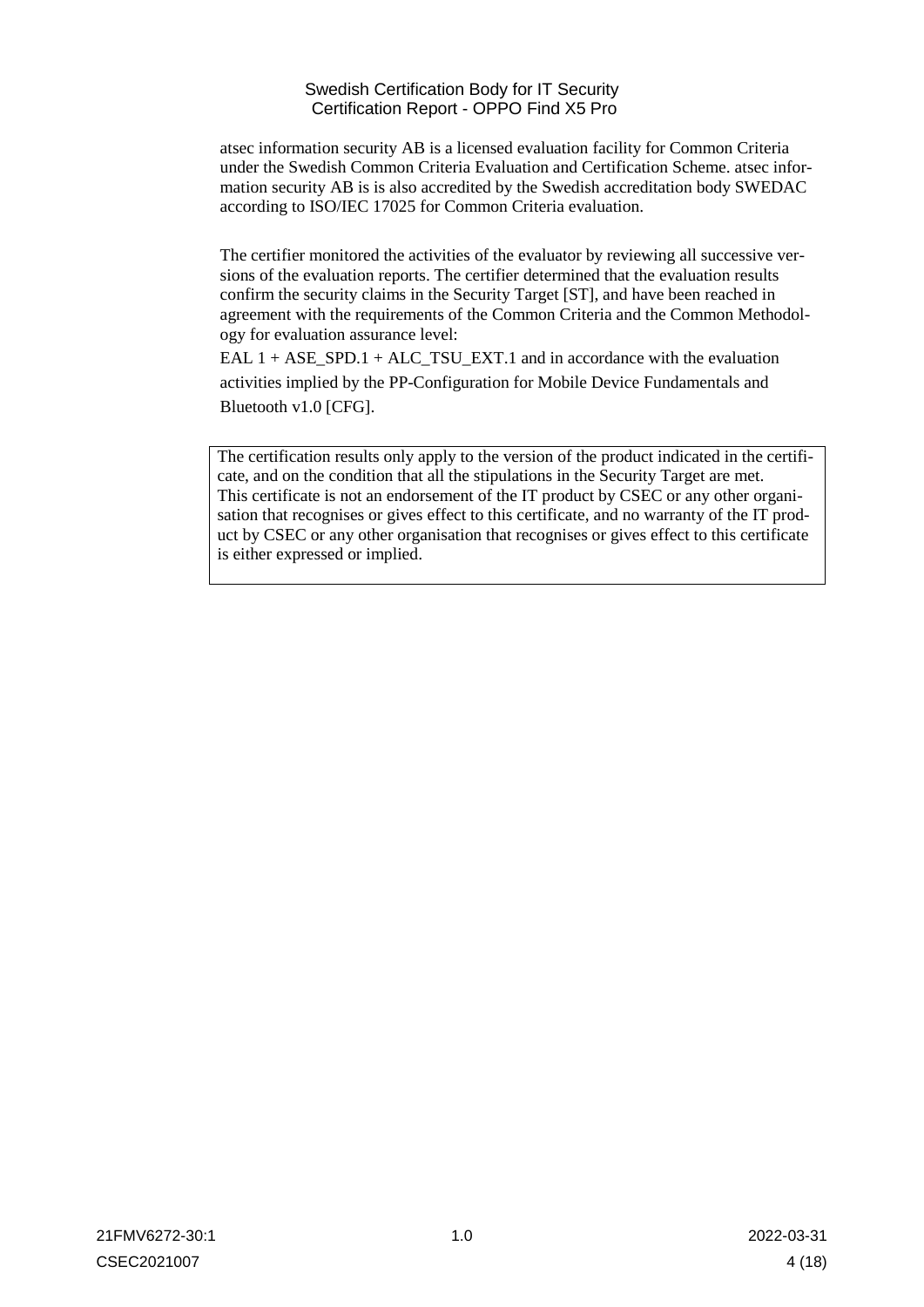## <span id="page-4-0"></span>**2 Identification**

| <b>Certification Identification</b>               |                                                                                                                                                                                                                                                                                                                        |
|---------------------------------------------------|------------------------------------------------------------------------------------------------------------------------------------------------------------------------------------------------------------------------------------------------------------------------------------------------------------------------|
| Certification ID                                  | CSEC2021007                                                                                                                                                                                                                                                                                                            |
| Name and version of the cer-<br>tified IT product | OPPO Find X5 Pro, including ColorOS 12.1, and<br>Qualcomm Snapdragon® 8 Gen 1 Mobile Platform                                                                                                                                                                                                                          |
| <b>Security Target Identification</b>             | OPPO Find X5 Pro on ColorOS 12.1 Security Tar-<br>get, document version 1.4                                                                                                                                                                                                                                            |
| <b>EAL</b>                                        | EAL 1 augmented with ASE_SPD.1 and<br>ALC_TSU_EXT.1                                                                                                                                                                                                                                                                    |
| PP claim                                          | PP-Configuration for Mobile Device Fundamentals<br>and Bluetooth v1.0 [CFG], comprised of the Protec-<br>tion Profile for Mobile Device Fundamentals v3.2<br>[MDFPP], including the WLAN extension package<br>[WLAN] and the Functional Package for TLS v1.1<br>[PKG], and the PP-Module for Bluetooth v1.0<br>[BTPPM] |
| Sponsor                                           | Guangdong OPPO Mobile Telecommunications Cor-<br>poration Ltd.                                                                                                                                                                                                                                                         |
| Developer                                         | Guangdong OPPO Mobile Telecommunications Cor-<br>poration Ltd.                                                                                                                                                                                                                                                         |
| <b>ITSEF</b>                                      | atsec information security AB                                                                                                                                                                                                                                                                                          |
| Common Criteria version                           | 3.1 release 5                                                                                                                                                                                                                                                                                                          |
| <b>CEM</b> version                                | 3.1 release 5                                                                                                                                                                                                                                                                                                          |
| QMS version                                       | 2.1.1                                                                                                                                                                                                                                                                                                                  |
| <b>Scheme Notes Release</b>                       | 18.0                                                                                                                                                                                                                                                                                                                   |
| <b>Recognition Scope</b>                          | CCRA, SOGIS, and EA/MLA                                                                                                                                                                                                                                                                                                |
| Certification date                                | 2022-03-31                                                                                                                                                                                                                                                                                                             |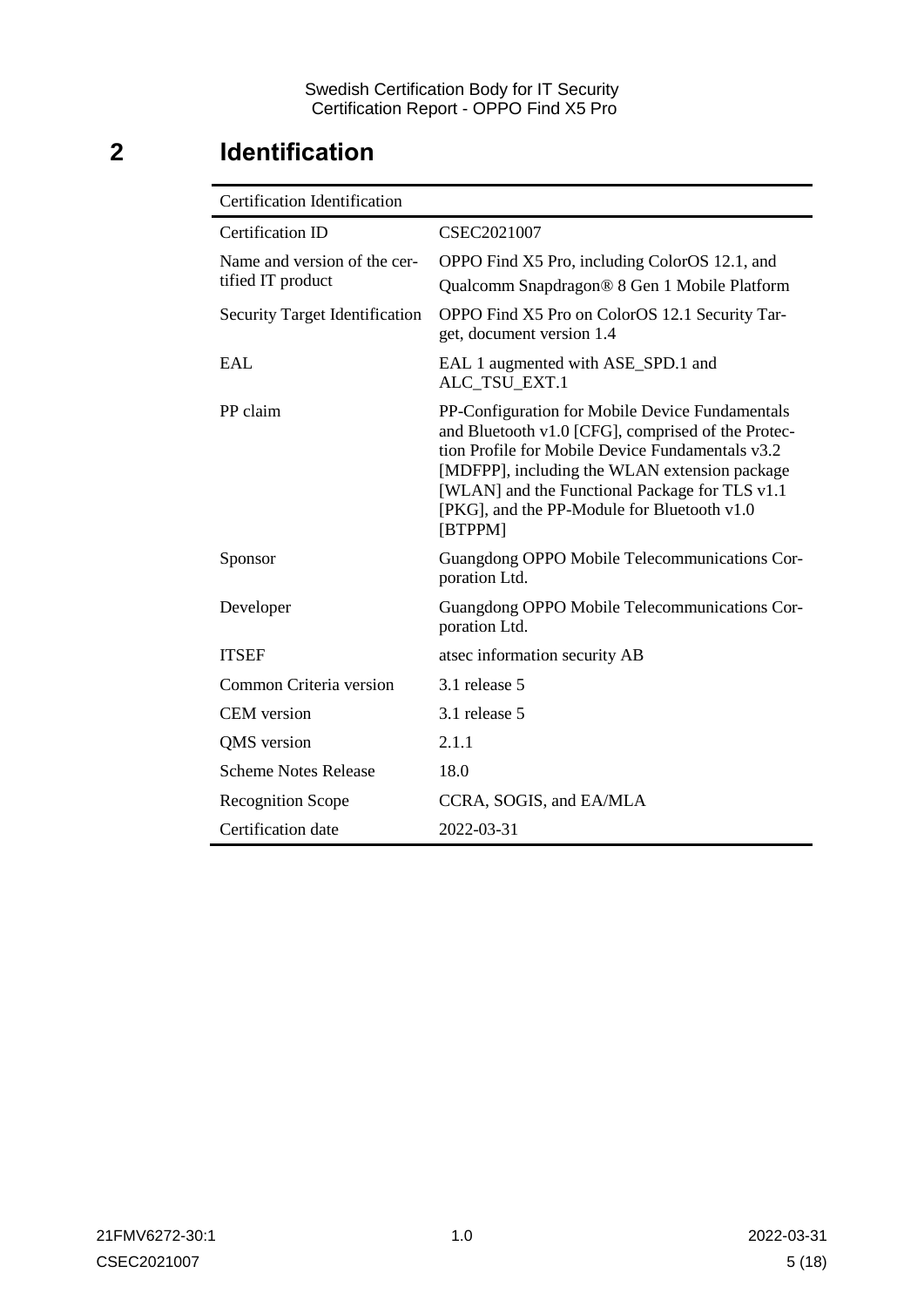## <span id="page-5-0"></span>**3 Security Policy**

- Security Audit
- Cryptographic support
- User data protection
- Identification and authentication
- Security management
- Protection of the TSF
- TOE access
- Trusted path/channels

### <span id="page-5-1"></span>**3.1 Security Audit**

The TOE implements a security log and logcat that are each stored in a circular memory buffer. An MDM agent can read/fetch the security logs, can retrieve logcat logs, and then handle appropriately (potentially storing the log to Flash or transmitting its contents to the MDM server).

### <span id="page-5-2"></span>**3.2 Cryptographic support**

The TOE provides cryptographic services via the following two cryptographic modules:

- BoringSSL ae2bb641735447496bed334c495e4868b981fe32
- Application Processor

BoringSSL is a fork of OpenSSL which is built into shared libraries of ColorOS. The cryptographic functions provided by BoringSSL include symmetric key generation, encryption and decryption, asymmetric key generation and key establishment, cryptographic hashing, and keyed-hash message authentication. The TOE also provides below functions which are used to implement security protocols and the encryption of data-at-rest:

- Random number generation
- Data encryption and decryption
- Signature generation/verification
- Message digest
- Message authentication
- Key generation
- Key wrapping

Application Processor provides a set of FIPS 140-2 certified hardware cryptographic modules, the cryptographic functions provided by Application Processor include symmetric key generation, encryption and decryption, cryptographic hashing, and keyedhash message authentication. The TOE also provides below functions which are used to implement security protocols and the encryption of data-at-rest:

- Random number generation
- Data encryption and decryption
- Message digest
- Message authentication
- Key generation
- Key derivation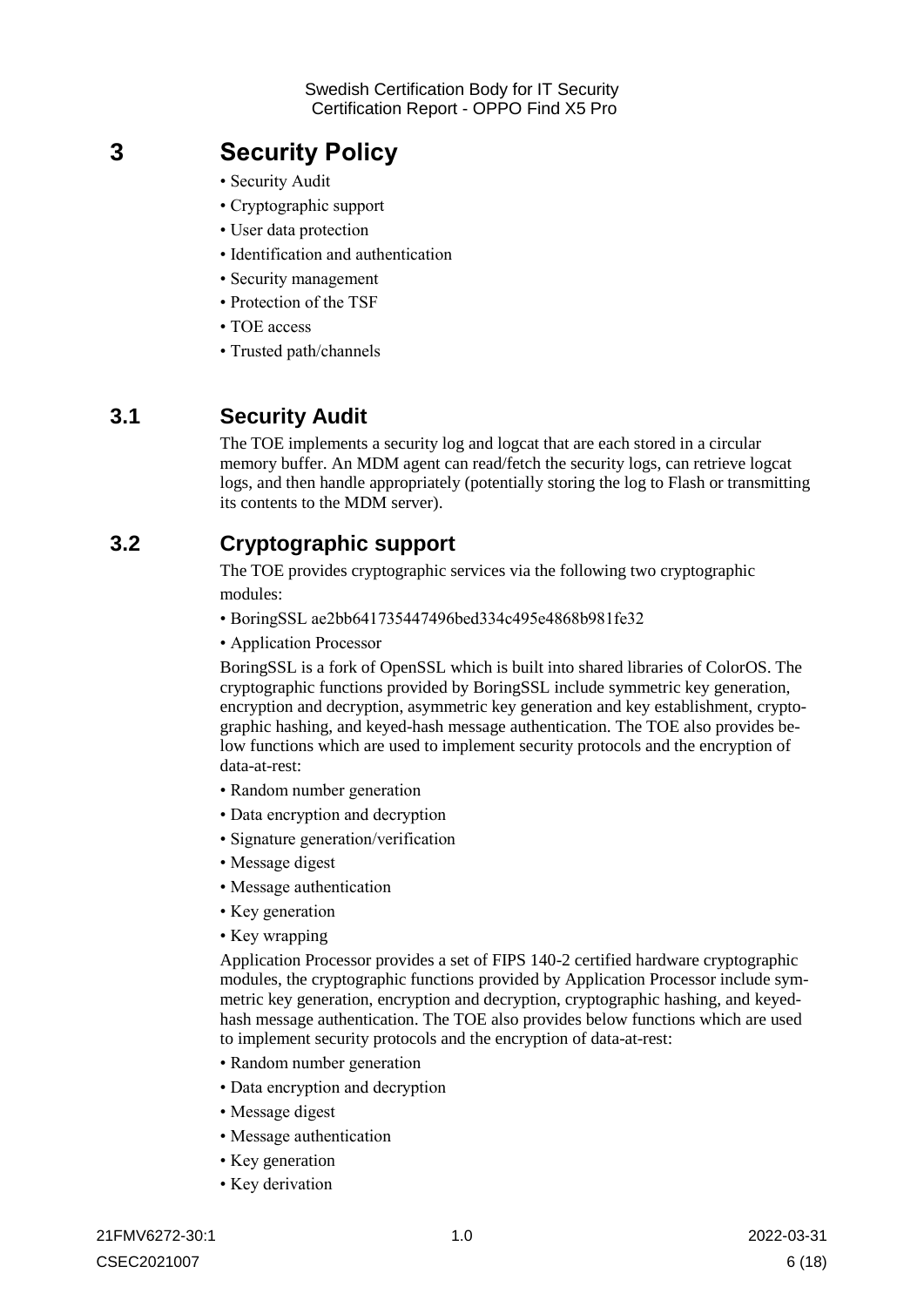## <span id="page-6-0"></span>**3.3 User data protection**

The TOE controls access to system services by hosted applications, including protection of the Trust Anchor Database. Additionally, User data in files is protected using cryptographic functions, ensuring this data remains protected even if the device gets lost or is stolen. Data is protected such that only the app that owns the data can access it. The TOE's evaluated configuration supports Android Enterprise profiles to provide additional separation between application and application data belonging to the Enterprise profile. Please see the Admin Guide for additional details regarding how to set up and use Enterprise profiles.

## <span id="page-6-1"></span>**3.4 Identification and authentication**

Except for answering calls, making emergency calls, using the cameras, using the flashlight, using the quick settings, and checking notifications, users need to authenticate using a passcode or a biometric (fingerprint / face). The user is required to use the passcode authentication mechanism under the following conditions.

- Turn on or restart the device
- Unlock the device for the first time after reboot
- Update software
- Erase the device
- View or change passcode settings
- Install enterprise profiles

The passcode can be configured for a minimum length, for dedicated passcode policies, and for a maximum lifetime. When entered, passcodes are obscured and the frequency of entering passcodes is limited as well as the number of consecutive failed

attempts of entering the passcode.

The TOE also enters a locked state after a (configurable) time of user inactivity, and the user is required to either enter his passcode or use biometric authentication (fingerprint) to unlock the TOE.

External entities connecting to the TOE via a secure protocol (Extensible Authentication Protocol Transport Layer Security (EAPTLS), Transport Layer Security (TLS)) can be authenticated using X.509 certificates.

### <span id="page-6-2"></span>**3.5 Security management**

The TOE provides all the interfaces necessary to manage the security functions identified throughout this Security Target as well as other functions commonly found in mobile devices. Many of the available functions are available to users of the TOE while many are restricted to administrators operating through a Mobile Device Management solution once the TOE has been enrolled.

Once the TOE has been enrolled and then un-enrolled, it will remove Enterprise applications and remove MDM policies

## <span id="page-6-3"></span>**3.6 Protection of the TSF**

Some of the functions the TOE implements to protect the TSF and TSF data are as follows:

• Protection of cryptographic keys - they are not accessible or exportable using the application processor's hardware.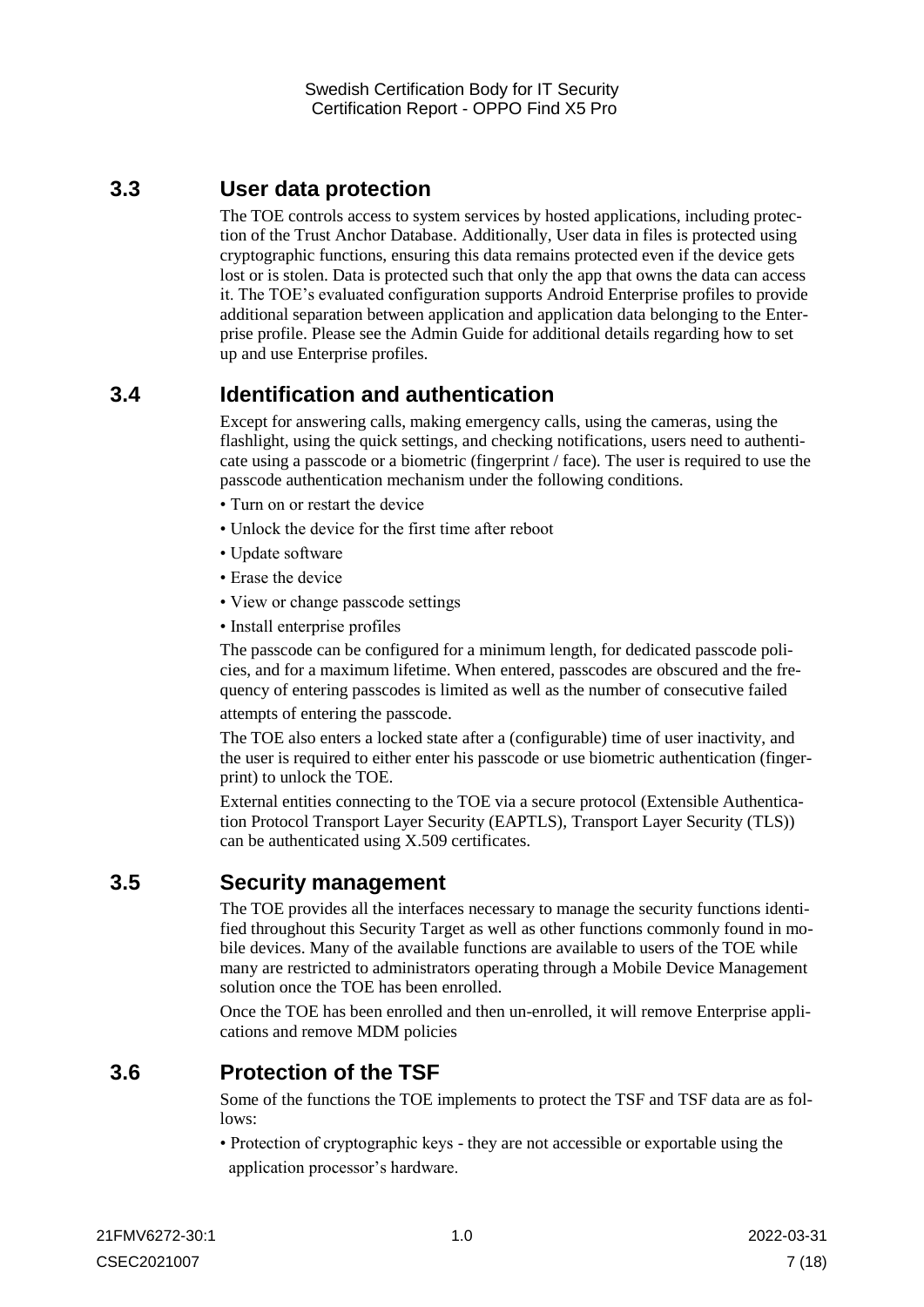- Protection of REKs The TOE disallows all read access to the Root Encryption Key and retains all keys derived from the REK within its the Trusted Execution Environment (TEE). Application software can only use keys derived from the REK by reference and receive the result.
- The TOE enforces read, write, and execute memory page protections, uses address space layout randomization, and stack-based buffer overflow protections to minimize the potential to exploit application flaws. It also protects itself from modification by applications as well as to isolate the address spaces of applications from one another to protect those applications.
- Digital signature protection of the TSF image all updates to the TSF need to be digitally signed.
- Software/firmware integrity self-test upon start-up the TOE will not go operational when this test fails.
- Digital signature verification for apps.
- Access to defined TSF data and TSF services only when the TOE is unlocked.
- The TOE provides its own timing mechanism to ensure that reliable time information is available (e.g., for log accountability).

### <span id="page-7-0"></span>**3.7 TOE access**

The TSF provides functions to lock the TOE upon request by user or after an administrator configurable time of inactivity.

The TOE also has the capability to display an administrator specified (using the TOE's MDM API) advisory message (banner) when the user unlocks the TOE for the first use after reboot.

The TOE is also able to attempt to connect to wireless networks as configured

### <span id="page-7-1"></span>**3.8 Trusted path/channels**

The TOE supports the use of the following communication and cryptographic protocols that define a trusted channel between itself and another

trusted IT product.

- IEEE 802.11-2012
- IEEE 802.11ac-2013 (a.k.a. Wi-Fi 5)
- IEEE 802.11ax (a.k.a. Wi-Fi 6)
- IEEE 802.1X
- EAP-TLS (1.0, 1.1, 1.2)
- TLS  $(1.1, 1.2)$
- HTTPS
- Bluetooth (5.0)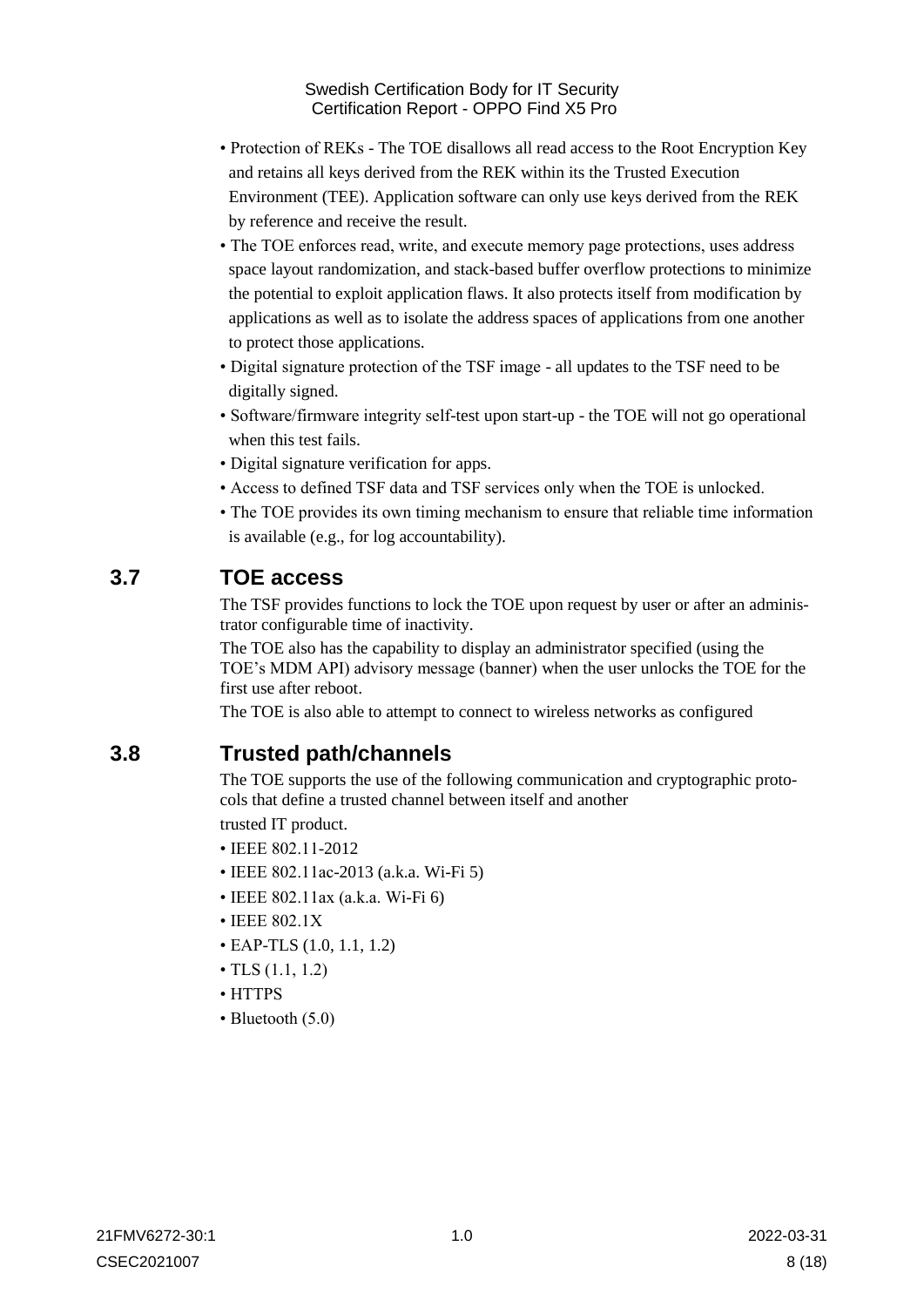## <span id="page-8-0"></span>**4 Assumptions and Clarification of Scope**

### <span id="page-8-1"></span>**4.1 Environmental Assumptions**

The Security Target [ST] makes six assumptions on the usage and the operational environment of the TOE.

#### A.CONFIG (MDFPP)

It is assumed that the TOE's security functions are configured correctly in a manner to ensure that the TOE security policies will be enforced on all applicable network traffic flowing among the attached networks.

#### A.NOTIFY (MDFPP)

It is assumed that the mobile user will immediately notify the administrator if the Mobile Device is lost or stolen.

#### A.PRECAUTION (MDFPP)

It is assumed that the mobile user exercises precautions to reduce the risk of loss or theft of the Mobile Device.

#### A.PROPER\_USER (MDFPP)

Mobile Device users are not willfully negligent or hostile, and use the device within compliance of a reasonable Enterprise security policy.

#### A.NO\_TOE\_BYPASS (WLAN)

Information cannot flow between the wireless client and the internal wired network without passing through the TOE.

#### A.TRUSTED\_ADMIN (WLAN)

TOE Administrators are trusted to follow and apply all administrator guidance in a trusted manner

### <span id="page-8-2"></span>**4.2 Clarification of Scope**

The Security Target contains eight threats, which have been considered during the evaluation.

#### T.NETWORK\_EAVESDROP (MDFPP)

An attacker is positioned on a wireless communications channel or elsewhere on the network infrastructure. Attackers may monitor and gain access to data exchanged between the Mobile Device and other endpoints.

#### T.NETWORK\_ATTACK (MDFPP)

An attacker is positioned on a wireless communications channel or elsewhere on the network infrastructure. Attackers may initiate communications with the Mobile Device or alter communications between the Mobile Device and other endpoints in order to compromise the Mobile Device. These attacks include malicious software update of any applications or system software on the device. These attacks also include malicious web pages or email attachments, which are usually delivered to devices over the network.

T.PHYSICAL\_ACCESS (MDFPP)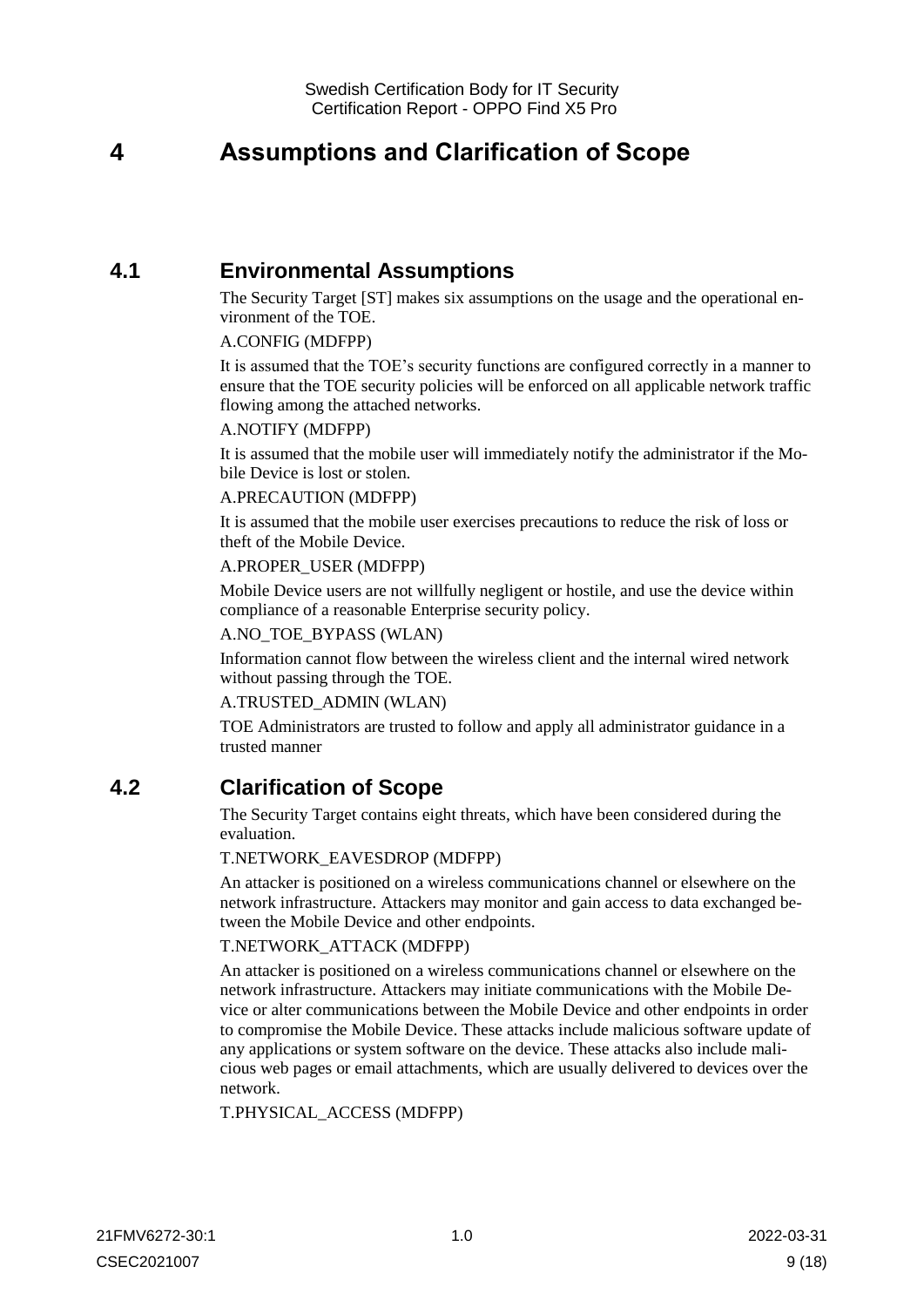An attacker, with physical access, may attempt to access user data on the Mobile Device including credentials. These physical access threats may involve attacks, which attempt to access the device through external hardware ports, impersonate the user authentication mechanisms, through its user interface, and also through direct and possibly destructive access to its storage media. Note: Defending against device re-use after physical compromise is out of scope for this Protection Profile.

#### T.MALICIOUS\_APP (MDFPP)

Applications loaded onto the Mobile Device may include malicious or exploitable code. This code could be included intentionally or unknowingly by the developer, perhaps as part of a software library. Malicious apps may attempt to exfiltrate data to which they have access. They may also conduct attacks against the platform's system software, which will provide them with additional privileges and the ability to conduct further malicious activities. Malicious applications may be able to control the device's sensors (GPS, camera, microphone) to gather intelligence about the user's surroundings even when those activities do not involve data resident or transmitted from the device. Flawed applications may give an attacker access to perform network-based or physical attacks that otherwise would have been prevented.

#### T.PERSISTENT\_PRESENCE (MDFPP)

Persistent presence on a device by an attacker implies that the device has lost integrity and cannot regain it. The device has likely lost this integrity due to some other threat vector, yet the continued access by an attacker constitutes an on-going threat in itself. In this case, the device and its data may be controlled by an adversary as well as by its legitimate owner.

#### T.TSF\_FAILURE (WLAN)

Security mechanisms of the TOE generally build up from a primitive set of mechanisms (e.g., memory management, privileged modes of process execution) to more complex sets of mechanisms. Failure of the primitive mechanisms could lead to a compromise in more complex mechanisms, resulting in a compromise of the TSF.

#### T.UNAUTHORIZED ACCESS (WLAN)

A user may gain unauthorized access to the TOE data and TOE executable code. A malicious user, process, or external IT entity may masquerade as an authorized entity in order to gain unauthorized access to data or TOE resources. A malicious user, process, or external IT entity may misrepresent itself as the TOE to obtain identification and authentication data.

#### T.UNDETECTED\_ACTIONS (WLAN)

Malicious remote users or external IT entities may take actions that adversely affect the security of the TOE. These actions may remain undetected and thus their effects cannot be effectively mitigated.

The Security Target does not contain any Organisational Security Policies (OSPs).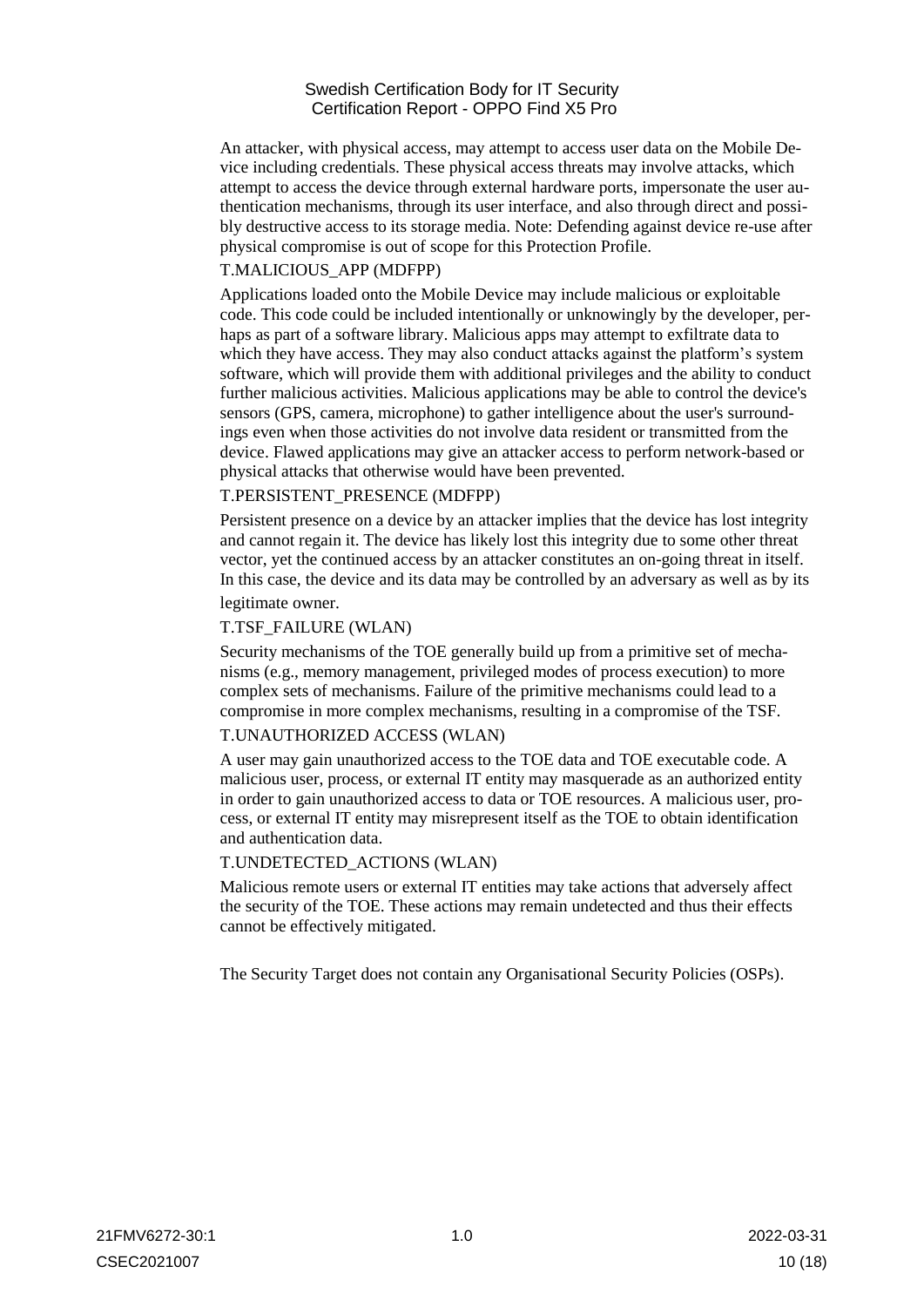## <span id="page-10-0"></span>**5 Architectural Information**

The TOE OS manages the device hardware and provides the technologies with a rich API set required to implement native applications, it also provides the capability to approve or reject an application based upon the API access that the application requires (or to grant applications access at runtime).

The TOE provides a built-in Mobile Device Management (MDM) framework API, giving management features that may be utilized by external MDM solutions (not part of this evaluation), allowing enterprises to use profiles to control some of the device settings. Security management capabilities are also provided to users via the user interface of the device and to administrators through the installation of Configuration Profiles on the device by using MDM solutions.

The TOE provides cryptographic services for the encryption of data-at-rest within the TOE, for secure communication channels, for protection of Configuration Profiles, and for use by apps. These cryptographic services can also be used to establish a trusted channel to other IT entities.

User data protection is provided by encrypting all of the user and mobile application data stored in the user's data partition, restricting access by apps and by restricting access until the user has been successfully authenticated.

User identification and authentication is provided by a user defined passphrase (and supplemented by biometric technologies) where the minimum length of the passphrase, passphrase rules, and the maximum number of consecutive failed authentication attempts can be configured by an administrator. Any kind of Smart Lock mechanism shall be disabled in the CC configuration of the TOE.

The TOE protects itself by having its own code and data protected from unauthorized access (using hardware provided memory protection features), by encrypting internal user and TOE Security Functionality (TSF) data using TSF protected keys and encryption/decryption functions, by self-tests, by ensuring the integrity and authenticity of TSF updates and downloaded apps, and by locking the TOE upon user request or after a defined time of user inactivity.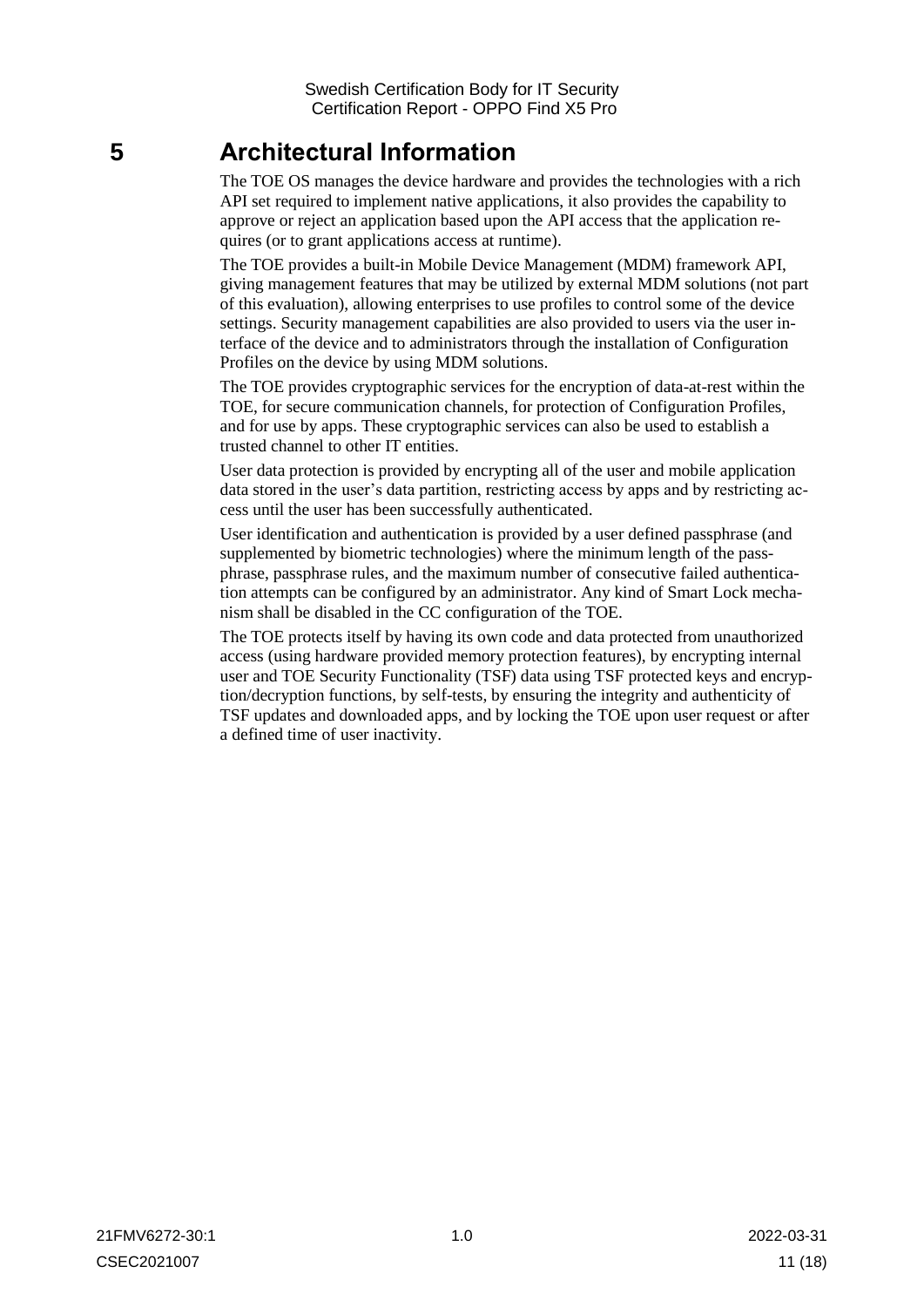## <span id="page-11-0"></span>**6 Documentation**

The following guidance document is part of the TOE:

OPPO Find X5 Pro on ColorOS 12.1 Administrator Guidance v1.1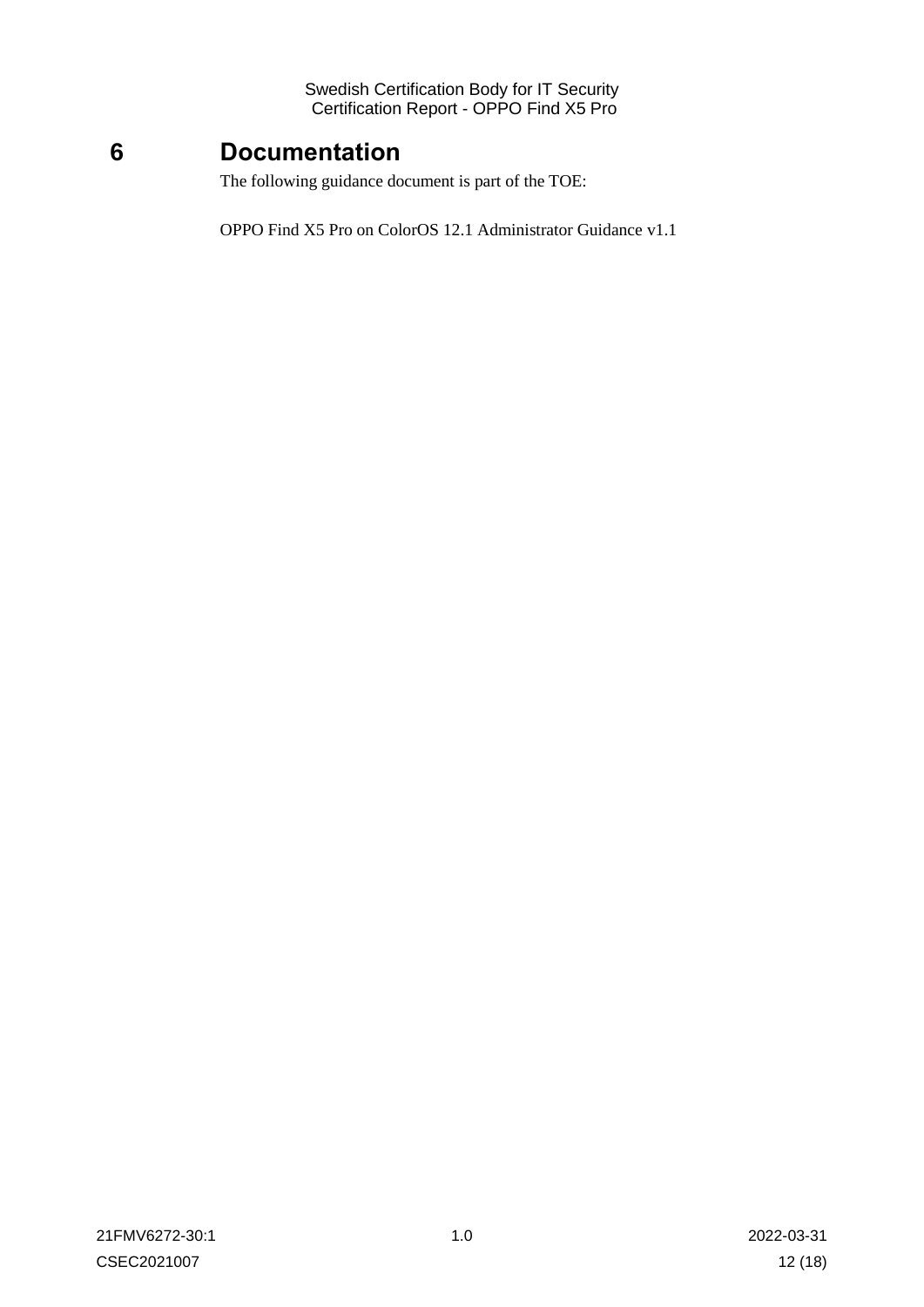## <span id="page-12-0"></span>**7 IT Product Testing**

## <span id="page-12-1"></span>**7.1 Evaluator Testing**

In January and February 2022, the evaluators performed all applicable tests required by the PP/EP/Modules claimed in the ST. The evaluated version of the TOE is:

| device name:    | OPPO Find X5 Pro                   |  |
|-----------------|------------------------------------|--|
| model number:   | CPH <sub>2305</sub>                |  |
| chipset vendor: | Qualcomm                           |  |
| CPU:            | Snapdragon 8 Gen 1                 |  |
| OS version:     | ColorOS 12.1 (based on Android 12) |  |
| kernel version: | Linux kernel 5.10                  |  |
| build number:   | CPH2305 11 A.11.                   |  |

The testing of cryptographic algorithms was performed against NIST CAVP by the developer, using test vectors generated by the evaluators. The evaluators also verified the test results of the CAVP tests. The measurements of electro-magnetic emanations were performed by the evaluators in the developer's premises. All other testing was performed by the evaluators in their premises in Danderyd, Sweden.

All tests were successful.

### <span id="page-12-2"></span>**7.2 Penetration Testing**

No potential vulnerabilities were found to be applicable to the TOE in its operational environment. Thus the evaluators did not see any need for penetration testing.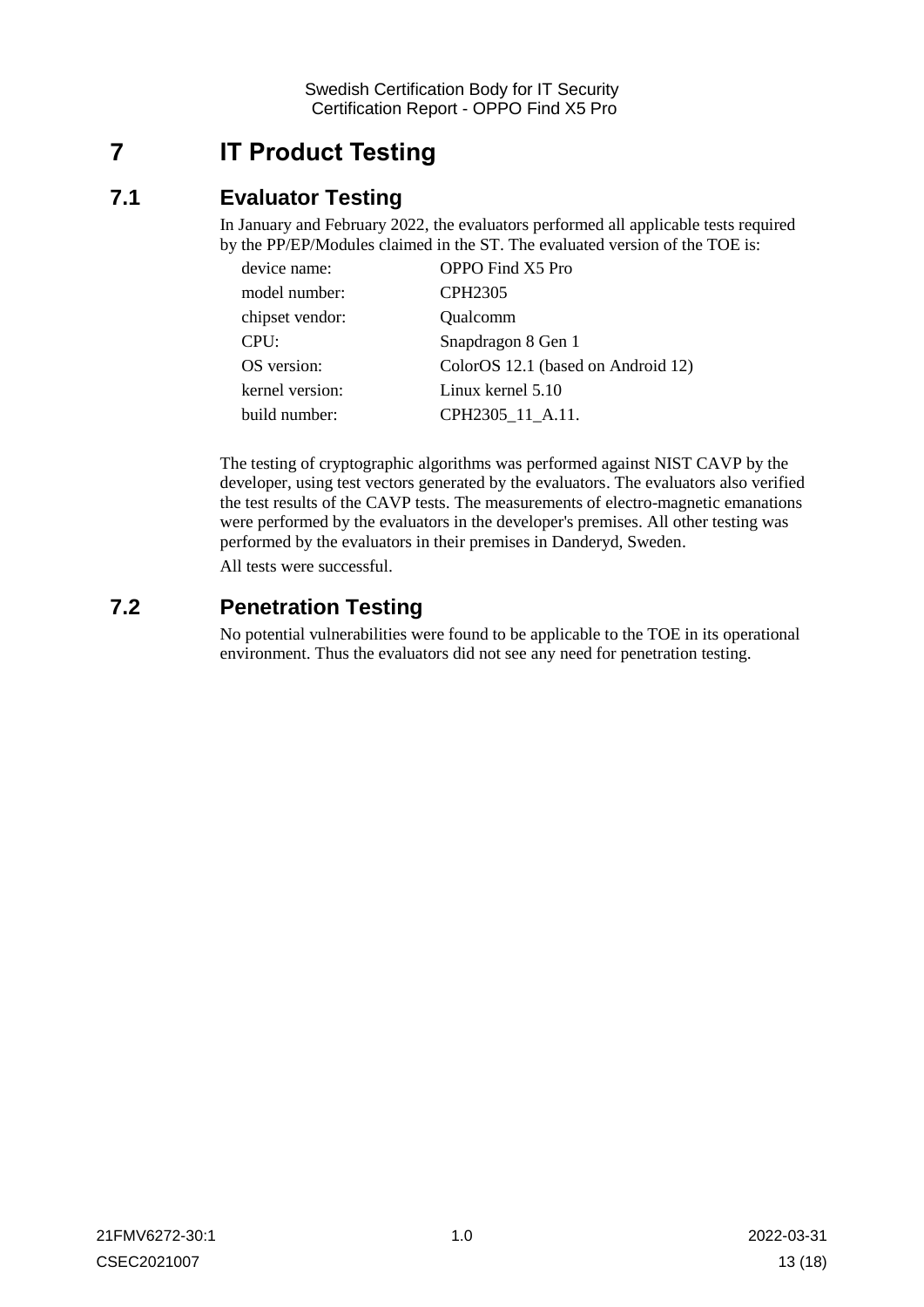## <span id="page-13-0"></span>**8 Evaluated Configuration**

The guidance documentation provides the following instructions for activation of

CC mode (the evaluated configuration):

- 1. WiFi keys and Bluetooth keys are encrypted by default and can never be disabled.
- 2. Require a lock-screen password
- 3. Disable Smart Lock
- 4. Disable Debugging Features (Developer options)
- 5. Disable installation of applications from unknown sources
- 6. Enable Audit Logging
- 7. Disable USB Debugging function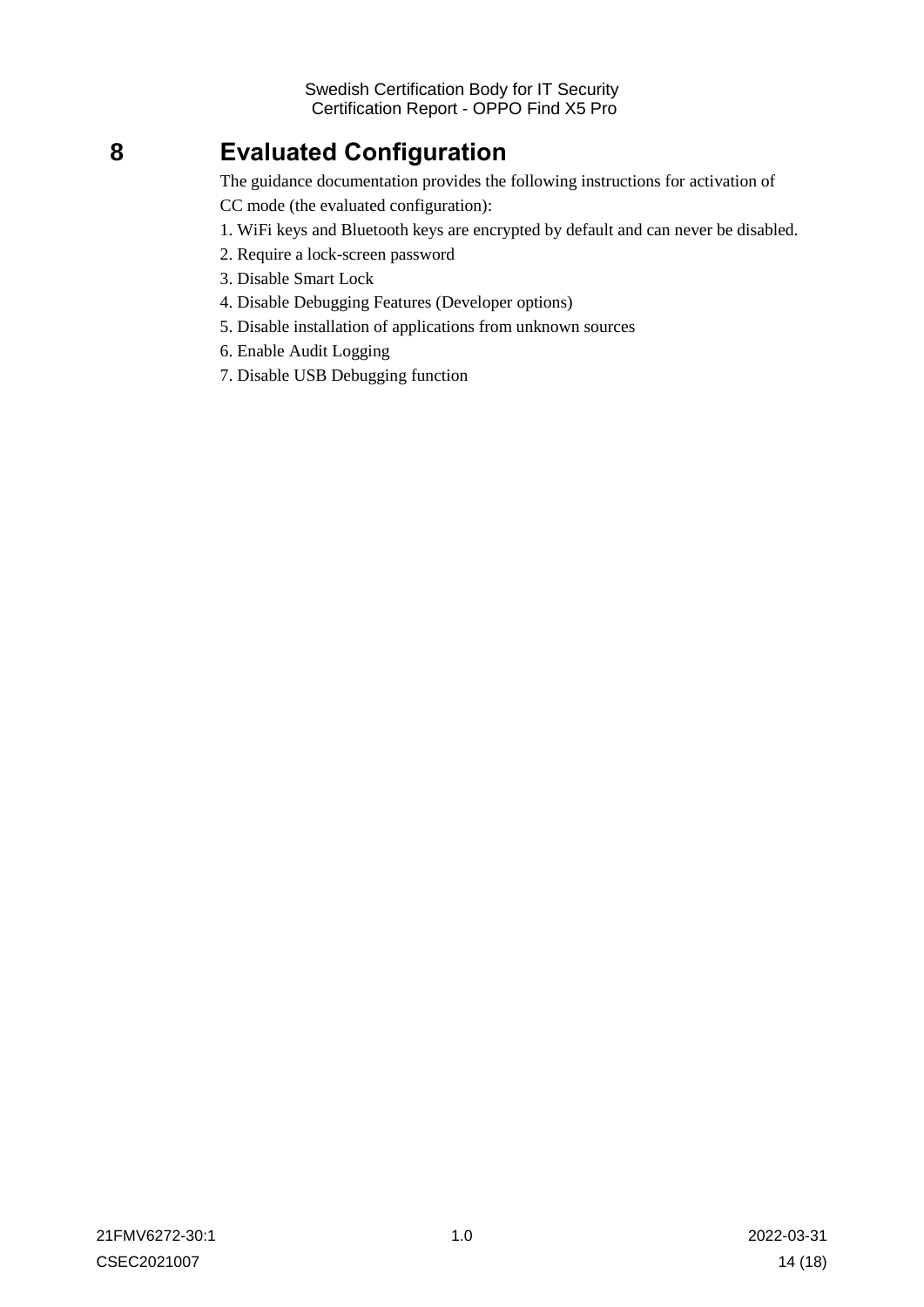## <span id="page-14-0"></span>**9 Results of the Evaluation**

The evaluators applied each work unit of the Common Methodology [CEM] within the scope of the evaluation, and concluded that the TOE meets the security objectives stated in the Security Target [ST] for an attack potential of Basic.

The evaluators also performed all evaluation activities required by the Protection Profile for the Mobile Device Fundamentals [MDFPP], the Bluetooth PP-Module [BTPPM], the WLAN package [WLAN], and the TLS package [PKG].

The certifier reviewed the work of the evaluators and determined that the evaluation was conducted in accordance with the Common Criteria [CC], and the PP-Configuration for Mobile Device Fundamentals and Blue-tooth [CFG].

The evaluators' overall verdict is PASS.

The verdicts for the respective assurance classes and components are summarised in the following table:

| <b>Assurance Class/Family</b>          | Short name    | Verdict     |
|----------------------------------------|---------------|-------------|
| Development                            | <b>ADV</b>    | <b>PASS</b> |
| <b>Functional Specification</b>        | ADV_FSP.1     | <b>PASS</b> |
| <b>Guidance Documents</b>              | <b>AGD</b>    | <b>PASS</b> |
| <b>Operational User Guidance</b>       | AGD_OPE.1     | <b>PASS</b> |
| <b>Preparative Procedures</b>          | AGD_PRE.1     | <b>PASS</b> |
| <b>Evaluation Activities for MDFPP</b> | AGD_MDFPP.1   | <b>PASS</b> |
| <b>Assurance activities for BTPPM</b>  | AGD BTPPM.1   | <b>PASS</b> |
| Assurance activities for WLAN package  | AGD_WLANEP.1  | <b>PASS</b> |
| Assurance activities for TLS package   | AGD_TLSPKG.1  | <b>PASS</b> |
| Life-cycle Support                     | <b>ALC</b>    | <b>PASS</b> |
| <b>CM</b> Capabilities                 | ALC_CMC.1     | <b>PASS</b> |
| CM Scope                               | ALC_CMS.1     | <b>PASS</b> |
| <b>Timely Security Updates</b>         | ALC_TSU_EXT.1 | <b>PASS</b> |
| <b>Evaluation Activities for MDFPP</b> | ALC_MDFPP.1   | <b>PASS</b> |
| <b>Security Target Evaluation</b>      | <b>ASE</b>    | <b>PASS</b> |
| <b>ST</b> Introduction                 | ASE_INT.1     | <b>PASS</b> |
| <b>Conformance Claims</b>              | ASE_CCL.1     | <b>PASS</b> |
| <b>Security Problem Definition</b>     | ASE_SPD.1     | <b>PASS</b> |
| <b>Security Objectives</b>             | ASE_OBJ.1     | <b>PASS</b> |
| <b>Extended Components Definition</b>  | ASE_ECD.1     | <b>PASS</b> |
| <b>Security Requirements</b>           | ASE_REQ.1     | <b>PASS</b> |
| <b>TOE Summary Specification</b>       | ASE_TSS.1     | <b>PASS</b> |
| <b>Evaluation Activities for MDFPP</b> | ASE_MDFPP.1   | <b>PASS</b> |
| <b>Assurance activities for BTPPM</b>  | ASE_BTPPM.1   | <b>PASS</b> |
| Assurance activities for WLAN package  | ASE_WLANEP.1  | <b>PASS</b> |
| Assurance activities for TLS package   | ASE TLSPKG.1  | <b>PASS</b> |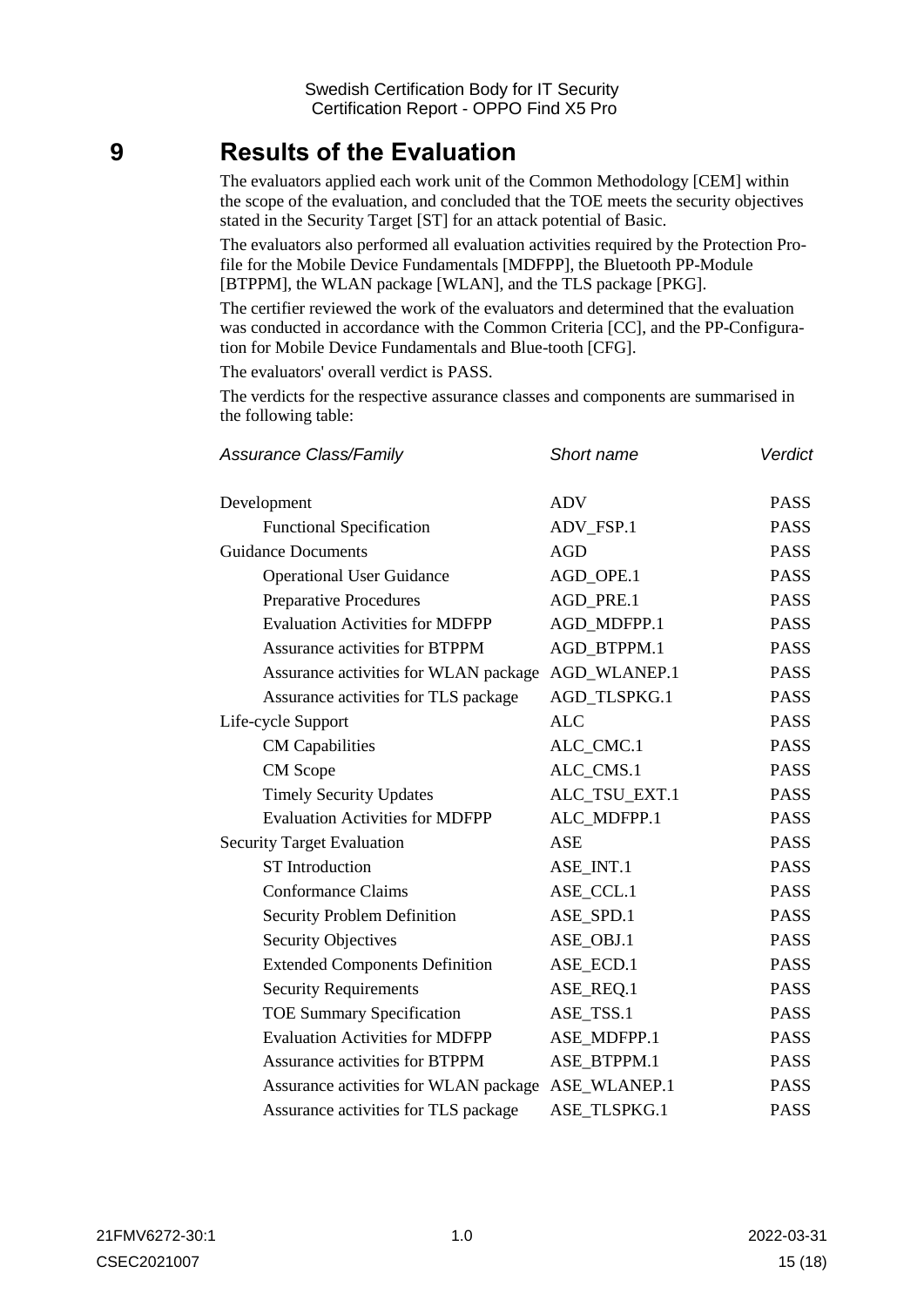| <b>Tests</b>                           | <b>ATE</b>   | <b>PASS</b> |
|----------------------------------------|--------------|-------------|
| <b>Independent Testing</b>             | ATE_IND.1    | <b>PASS</b> |
| <b>Evaluation Activities for MDFPP</b> | ATE MDFPP.1  | <b>PASS</b> |
| Assurance activities for BTPPM         | ATE BTPPM.1  | <b>PASS</b> |
| Assurance activities for WLAN package  | ATE_WLANEP.1 | <b>PASS</b> |
| Assurance activities for TLS package   | ATE TLSPKG.1 | <b>PASS</b> |
| <b>Vulnerability Assessment</b>        | <b>AVA</b>   | <b>PASS</b> |
| <b>Vulnerability Analysis</b>          | AVA_VAN.1    | <b>PASS</b> |
| <b>Evaluation Activities for MDFPP</b> | AVA MDFPP.1  | <b>PASS</b> |
|                                        |              |             |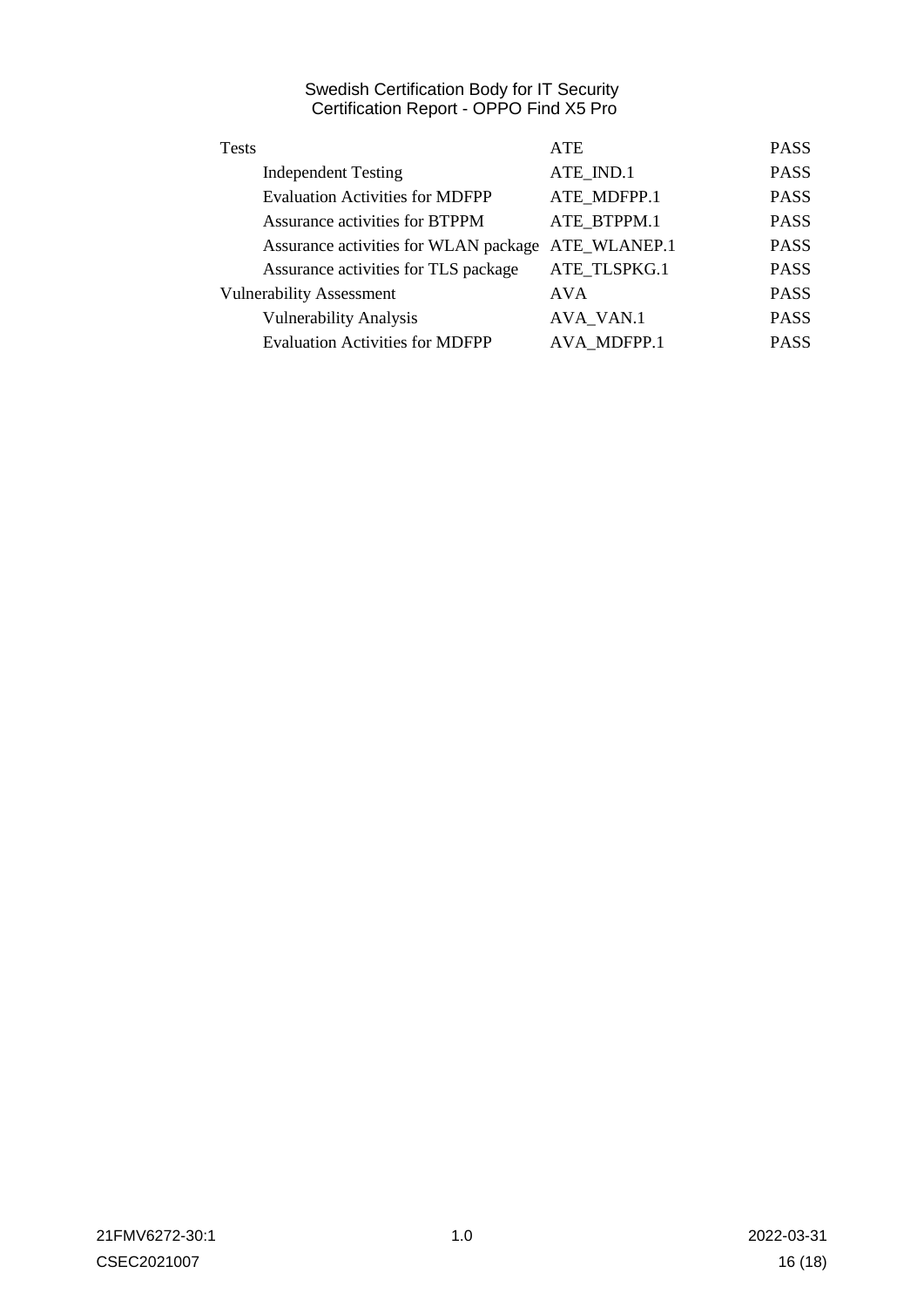## <span id="page-16-0"></span>**10 Bibliography**

| <b>ST</b>        | OPPO Find X5 Pro on ColorOS 12.1 Security Target,<br>Guangdong OPPO Mobile Telecommunications Corporation Ltd,<br>2022-03-16, document version 1.4        |
|------------------|-----------------------------------------------------------------------------------------------------------------------------------------------------------|
| <b>ADM</b> Guide | OPPO Find X5 Pro on ColorOS 12.1 Administrator Guidance,<br>Guangdong OPPO Mobile Telecommunications Corporation Ltd,<br>2022-02-11, document version 1.1 |
| <b>CFG</b>       | PP-Configuration for Mobile Device Fundamentals and Blue-tooth,<br>NIAP, 2021-04-15, document version 1.0                                                 |
| <b>MDFPP</b>     | Protection Profile for Mobile Device Fundamentals, NIAP,<br>2021-04-15, document version 3.2                                                              |
| <b>BTPPM</b>     | PP-Module for Bluetooth, NIAP, 2021-04-15, version 1.0                                                                                                    |
| <b>WLAN</b>      | Wireless Local Area Network (WLAN) Clients, NIAP, 2016-02-08,<br>document version 1.0                                                                     |
| PKG              | Functional Package for TLS, NIAP, 2019-02-12, version 1.1                                                                                                 |
| CCpart1          | Common Criteria for Information Technology Security Evaluation,<br>Part 1, version 3.1, revision 5, April 2017, CCMB-2017-04-001                          |
| CCpart2          | Common Criteria for Information Technology Security Evaluation,<br>Part 2, version 3.1, revision 5, April 2017, CCMB-2017-04-002                          |
| CCpart3          | Common Criteria for Information Technology Security Evaluation,<br>Part 3, version 3.1, revision 5, April 2017, CCMB-2017-04-003                          |
| CC               | $CCpart1 + CCPart2 + CCPart3$                                                                                                                             |
| <b>CEM</b>       | Common Methodology for Information Technology Security<br>Evaluation, version 3.1, revision 5, April 2017, CCMB-2017-04-004                               |